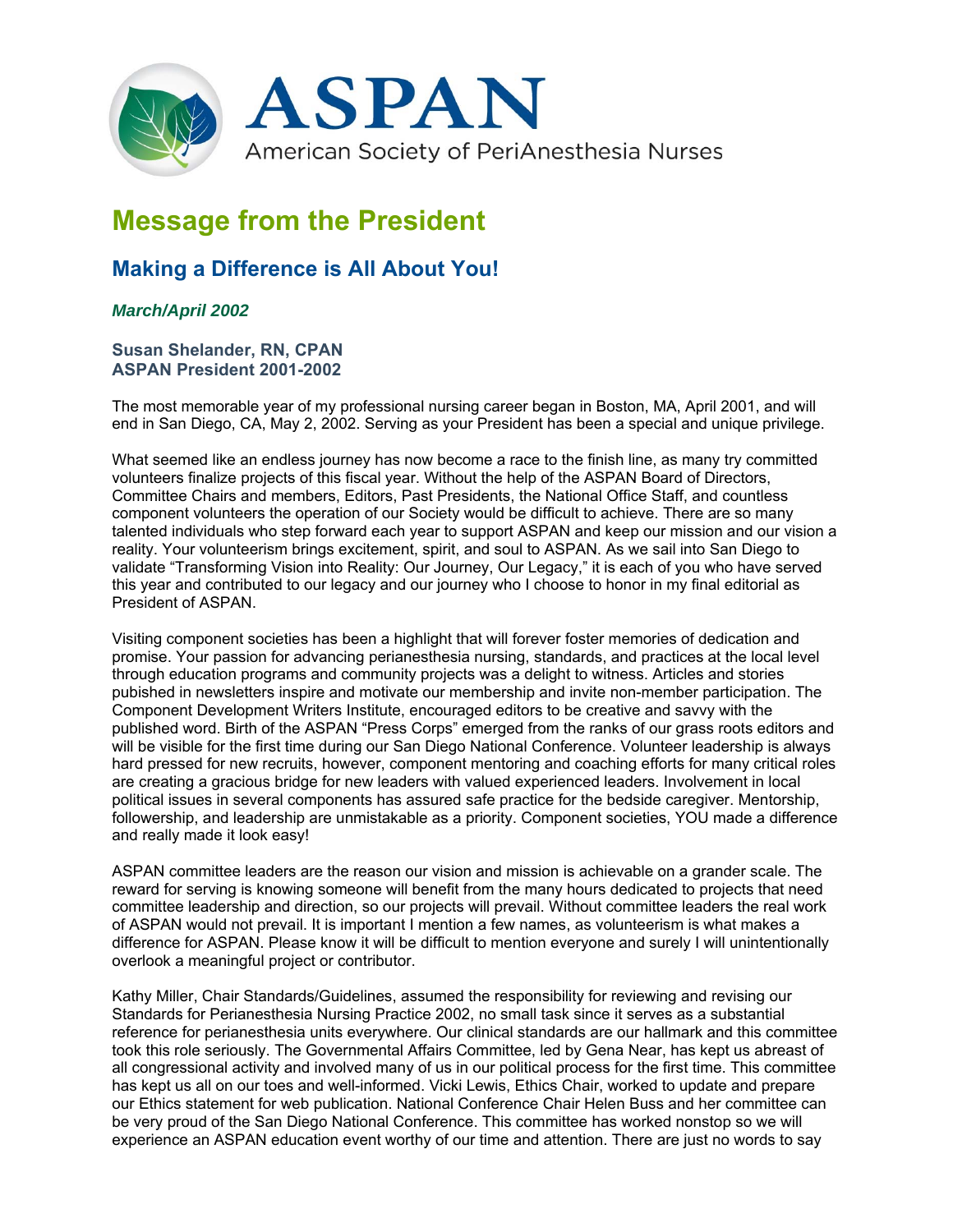thanks adequately to this group of volunteers. Come to San Diego and express your appreciation in person.

Under the direction of Barbara Hannah our ASPAN education programs met approver criteria for the granting of many contact hours this year. A team of thirty four made this happen with ease. With the combined task of Membership/Marketing, Sue Carter as Chair provided a great PANAW theme, as well as new logo items: our first Media Kit, special membership activities, and exhibit activities for our components. Publications Committee, led by Joni Brady, was instrumental in developing the Writers Institute and assisting with our editorial projects. Barbara Godden is recognized for organizing the rewrite of our Competency Based Orientation Manual and Kim Litwack and Donna Quinn have expressed a desire to participate in the revision of the Core Curriculum. A congratulation to each of you as your commitment to ASPAN's major projects is valued.

ASPAN Editors, Jackie Ross – Breathline and Jan Odom and Vallire Hooper – *JoPAN*, have certainly set volume standards for our publications this past year. Manuscripts and newsworthy items are being submitted continually making selection of quality and interesting material for our readers a possibility. Our Specialty Practice Groups for Pain (Laura Habighorst), PreOp Assessment (Katy Flanagan), and Management (Shirley Norris) experienced growth and mentored the development of a Publications SPG that will be finalized during the national conference. Of course, our Past Presidents are always active and contributing in ways too numerous to count. A special thank you to Lisa Jeran for her work in facilitating completion of our thermoregulation project and the publication of ASPAN Clinical Guidelines For The Prevention Of Unplanned Perioperative Hypothermia. This information is now available on our web site. And to Denise O'Brien, Liaison to the ASA-APSF, NPSF Ambulatory Surgery project, seminar presenter, mentor and website coordinator, your continued participation is invaluable.

To the ASPAN Board of Directors the words of courage, passion, enthusiasm, integrity, and honor all come to mind as descriptors of your leadership and focus this year. One trait is not more important than the other and all are the foundation and core of your willingness to make appropriate decisions for our Society. No one said your job would be easy or lack challenge, and you accepted every responsibility with professionalism and regard for your role and the Mission of ASPAN.

Immediate Past President Nancy Saufl provided guidance and support for everyone. Her wisdom and leadership never faltered in the transition of roles and I am grateful for having the opportunity to follow in her very distinguished footsteps. To Sandy Barnes, Secretary, your knowledge about our society and the legacy of your many years of service in a variety of roles is priceless; your attention to every detail and your resolve to present timely information to our membership about our Board activities never wavered. ASPAN Treasurer, Sara Waldron, quickly engaged in her role as a first-term treasurer and made sure every penny was accounted for and all our expenses were validated with wise decisions. As she transitioned from Policy and Procedure Chair, Sara also ensured all necessary changes were incorporated into policy or procedure. Thanks for wearing both hats.

Our Mission Directors have been on non-stop projects since the beginning of their term. Director for Education Lynn Drury spent countless hours working on our ANCC application and reaccreditation process for her first year in office, no small task that has enlisted the work of many others as this is critical to our future education programs. Unexpected circumstances presented the opportunity for Linda Ziolkowski to be appointed to the role of director for Education during mid-term and she continues to advance the activities of this committee. To Ellen Sullivan, Director for Clinical Practice, thank you for coordinating and answering over eighty requests a month for information about ASPAN Standards of Clinical Practice. Your commitment to this priority for many years is so appreciated and your passion has elevated our need for solid clinical practice standards. Director for Research Dina Krenzischek is a constant source of energy and shares a passion for making research look easy. Our goal to have a Pain and Comfort Focus Forum and Consensus Conference would not have happened without her connections and her relentless push to keep this project on target. The real work has just begun, as she will continue to lead us through the research phase of our consensus activities. Dina, you are awesome for all the responsibilities you accept for nursing.

The ASPAN Foundation is no minor responsibility and Maureen Iacono, Past ASPAN President 1998-99, served as our first Director for the Foundation and assumed a new voting position on the ASPAN Board of Directors. The activities and projects of the Foundation are vital to our society and Maureen and her Foundation members, with Greg Ciminera ASPAN Director for Marketing and Development, have been committed to meeting every challenge. Way to go!